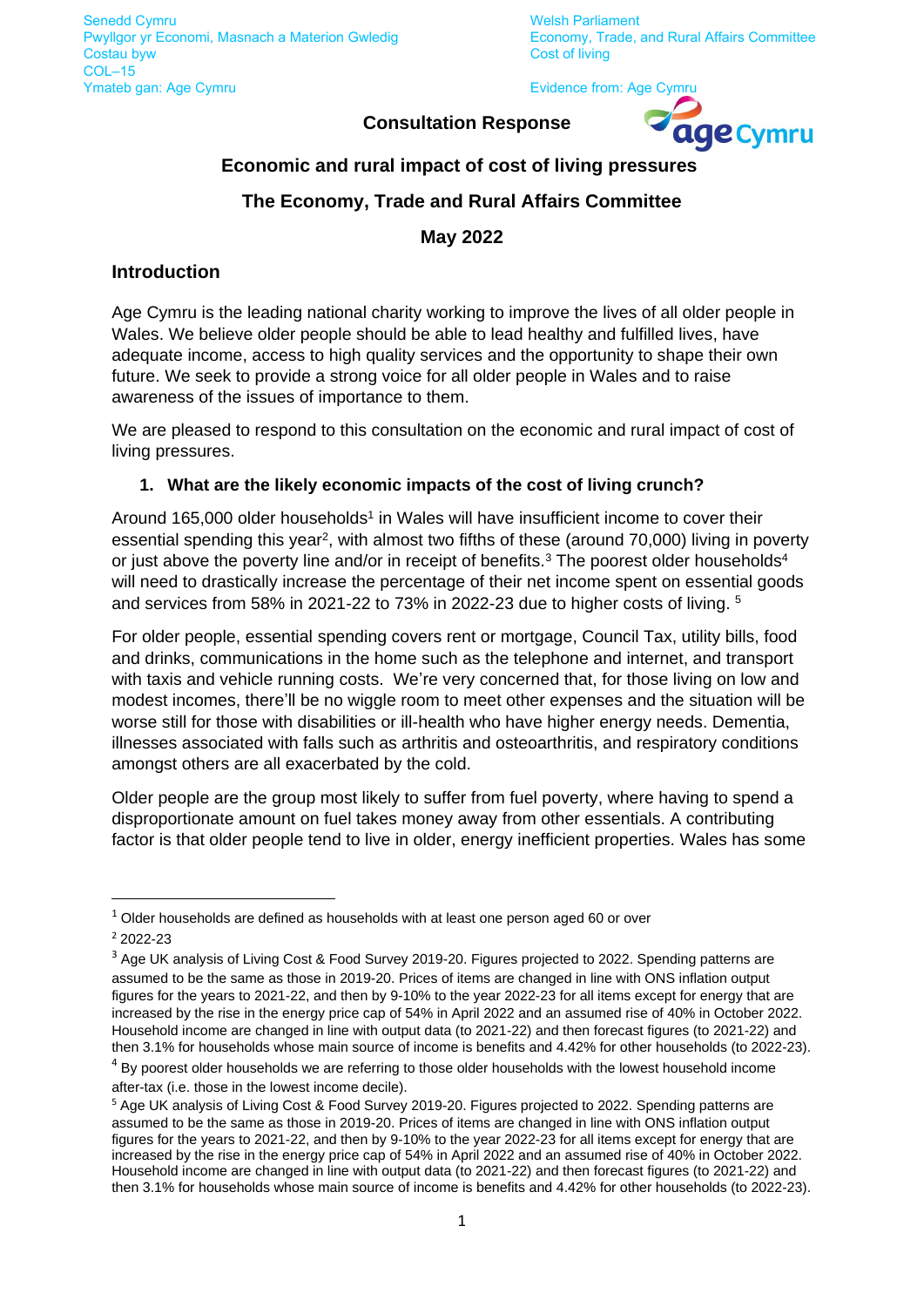of the oldest and least thermally efficient housing stock in the UK and Europe and older people are more likely to experience poor health as a result of poor housing.<sup>6</sup>

Older people, defined as being aged 60 and over, are at greater risk of avoidable ill health and premature death from living in a cold home. Often living on fixed incomes, investing in homes to improve home energy efficiency runs the risk of undermining longer term financial resilience and ability to live independently for longer.<sup>7</sup>

Age Cymru's recent survey regarding older people's experiences during the latter stages of the pandemic found that 35% of older people reported the cost of living as a current challenge, this is a 20% increase in comparison to last year, which itself had gone up from the first survey in 2020. During this research older people told us about their concerns about the cost of living crisis and the impact on them. Comments included:

'Being on a fixed income but prices rising a lot. I already don't heat my home I really don't know how I will cope. Also I am becoming very depressed.'

'The continued rise in the cost of living, especially energy prices, my husband constantly feels cold, so we need to heat our home. Our pension is not being increased to cover the rise in the cost of living.'

'Heating costs; have been very cold this winter, trying to economise by wearing thermal underwear and 3 layers of jumpers, with a blanket over me when watching tv. First time in years we have not had the central heating on through the winter. Some fires in the wood burner but they do not heat the whole house. Ditto the gas fire in the sitting room, have kept use of that to the minimum. Water in tap has often been too cold to wash up without boiling a kettle, or clean teeth properly. We have solar panels, run washing machine only on days with sunshine, but very limited in winter months.'

In addition, Age Cymru Advice, our flagship information and advice service, has seen a surge in enquiries around cost of living. A recent caller told us of her experience, and the impact that the cost of living crisis is having on her and her husband:

Margaret Evans (not her real name) contacted Age Cymru Advice at the beginning of May 2022. Margaret, who is in her late 70s and lives with her disabled husband, has been diagnosed with cancer and needs to visit hospital for chemotherapy. As a result of the illness Margaret must keep the heating on most of the day and at the same time pay for travel to and from the hospital. These expenses are on top of the cost-of-living crisis. To pay all their bills the couple started selling some of their possessions and Margaret was particularly upset to part with her late mother's jewellery and ceramics at an auction house. She said she was constantly having to 'rob Peter to pay Paul'. They've had to go into their overdraft at times and have no savings left.

It needs to be emphasised that cost of living hasn't suddenly become an issue for older people, it has now been further augmented by the cost of living crisis.

#### **2. How are cost of living pressures affecting the workforce, and how are different groups within the workforce being affected?**

<sup>&</sup>lt;sup>6</sup> Age Cymru (2020) EnvisAGE Issue 14: A spotlight on the financial inclusion of older people. Article by Matthew Brindley, Care & Repair Cymru: Improving homes and changing lives for older people in Wales. Age Cymru | [EnvisAGE \(ageuk.org.uk\)](https://www.ageuk.org.uk/cymru/our-impact/policy-publications/envisage/)

<sup>7</sup> Welsh Government (2021) Plan to tackle fuel poverty. Consultation outcome and integrated impact assessment. [https://gov.wales/sites/default/files/consultations/2021-04/outcome-summary-tackling-fuel-poverty-2020-to-](https://gov.wales/sites/default/files/consultations/2021-04/outcome-summary-tackling-fuel-poverty-2020-to-2035.pdf)[2035.pdf](https://gov.wales/sites/default/files/consultations/2021-04/outcome-summary-tackling-fuel-poverty-2020-to-2035.pdf)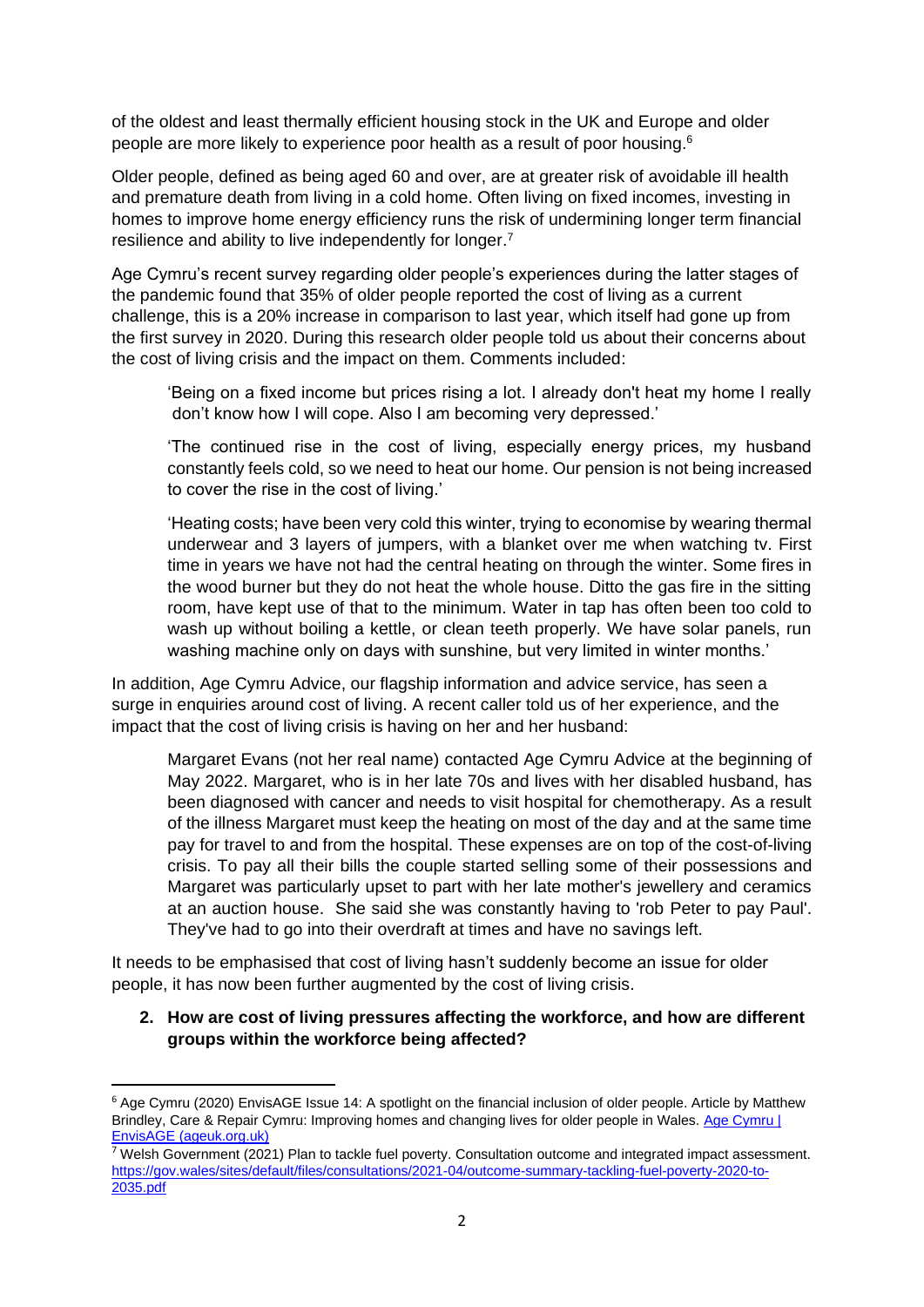Older workers are facing the highest rate of redundancy caused by the pandemic of all age groups. Recent ONS labour market figures highlight that over 50s are falling out of the workforce following the end of the furlough scheme, with 180,000 fewer in work than before the pandemic. <sup>8</sup>

Older workers who lose their jobs are far more likely to slip into long term worklessness. Over 50s who are unemployed are twice as likely to be out of work for 12 months or more as younger workers and almost 50% more likely as workers aged 25 to 49. <sup>9</sup>For many older people this will mean that they're without income or on reduced hours during a time when they are at most financial need; and being unemployed during this phase of life can have a severe impact upon income in retirement. This was an issue prior to March 2020 that has been exacerbated by the pandemic.

One of the reasons older workers find it difficult to stay or get back into the workplace is due to lack of flexible working options. Older workers are more likely to be living with long term health conditions and/or are more likely to have caring responsibilities. 31% of older people who responded to Age Cymru's recent survey told us that they currently look after or give any unpaid help or support to someone. Of these unpaid carers, 55% have increased the amount of care they provide in the prior three months. A number of carers have also told us that they've had to reduce their working hours, or leave their job to become carers for their loved ones as health and social services struggle to return to normal levels of provision.

Another key issue for older workers is ageism and age discrimination. Age discrimination in employment is now illegal and the Default Retirement Age was abolished in 2011. However, perceptions and stereotypes of older workers – usually negative – are still held and challenging these is of great importance.

# **3. How are rural communities being affected by the cost of living crunch, and to what extent are the pressures they face different to urban areas?**

Fuel poverty is prevalent amongst older people who live in older, energy inefficient properties such as old stone properties that can't be insulated which are prevalent in rural communities, or rural areas away from the gas network. Domestic energy is more expensive for homes not supplied by the national gas grid. Homes in off gas grid areas rely primarily on electricity, heating oil or liquid petroleum gas (LPG). <sup>10</sup> There has been a dramatic increase in the cost of oil which has had a huge impact on finances as many properties are serviced by oil fuelled heating. Oil tends to have to be bought in 500 or 1000 litre packages and the cost of adding 1000 litres to a tank has increased by over double. Smaller delivery quantities are harder to order and many suppliers have waiting lists of weeks.

Estimated levels of fuel poverty are higher in rural areas, and there is some evidence to suggest older people are less likely to compare the energy market for a better energy deal,

<sup>8</sup>Office for National Statistics (2021) Labour market overview, UK: November 2021 [Labour market overview, UK -](https://www.ons.gov.uk/employmentandlabourmarket/peopleinwork/employmentandemployeetypes/bulletins/uklabourmarket/november2021) [Office for National Statistics \(ons.gov.uk\)](https://www.ons.gov.uk/employmentandlabourmarket/peopleinwork/employmentandemployeetypes/bulletins/uklabourmarket/november2021)

<sup>9</sup> Centre for Ageing Better (2020) A mid-life employment crisis: How COVID-19 will affect the job prospects of older workers report [\(https://ageing-better.org.uk/sites/default/files/2020-08/Tackling-worklessness-among-over-](https://ageing-better.org.uk/sites/default/files/2020-08/Tackling-worklessness-among-over-50s-after-covid-report.pdf)[50s-after-covid-report.pdf](https://ageing-better.org.uk/sites/default/files/2020-08/Tackling-worklessness-among-over-50s-after-covid-report.pdf)

 $10$  Welsh Government (2021) Plan to tackle fuel poverty. Consultation outcome and integrated impact assessment. [https://gov.wales/sites/default/files/consultations/2021-04/outcome-summary-tackling-fuel-poverty-](https://gov.wales/sites/default/files/consultations/2021-04/outcome-summary-tackling-fuel-poverty-2020-to-2035.pdf)[2020-to-2035.pdf](https://gov.wales/sites/default/files/consultations/2021-04/outcome-summary-tackling-fuel-poverty-2020-to-2035.pdf)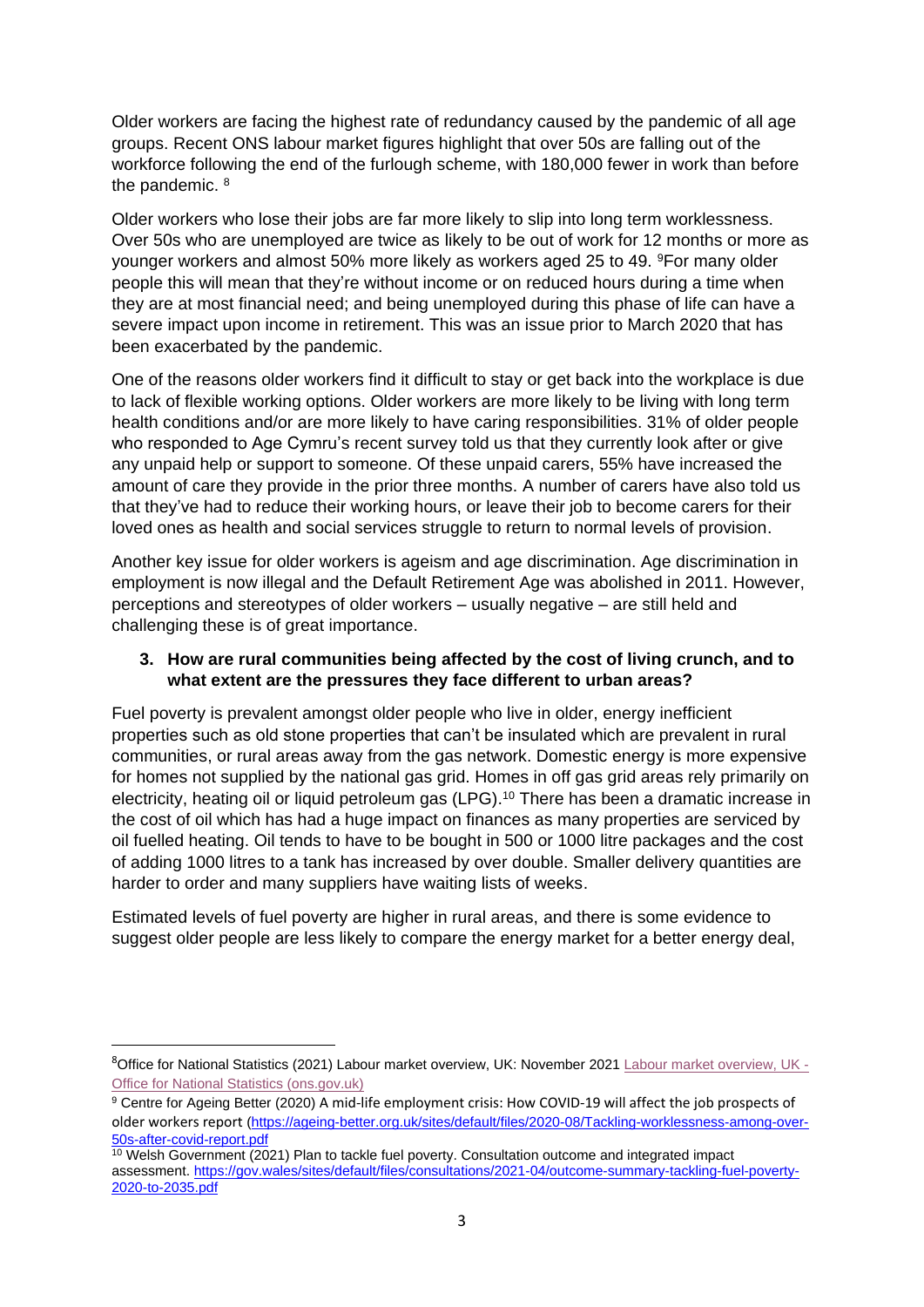which itself is made more difficult as there are fewer suppliers of heating oil and liquid gas in Wales.<sup>11</sup>

Another impact within rural communities is the fuel cost as many people who work may have to travel quite long distances to get to an appropriate job and the cost of this has been greatly impacted. As the costs of consumer goods increase some rural communities only have one bus services per week to the nearest town so they rely on local shops for food provision supply as opposed to cheaper supermarkets and these prices have increased exponentially.

## **4. How effective are the support measures that the Welsh and UK governments have put in place, and what further support might be needed over the coming months?**

For older people on low fixed incomes, relying solely on their State Pension and benefits, the future is looking extremely bleak as there are no more cuts they can make to their household budgets. Without effective government intervention older people are at risk of deep hardship like nothing we've seen in this country for many years.

Age Cymru welcomed the extension of the Winter Fuel support scheme payment for 2022/2023 to include people accessing Pension Credit. However, we were disappointed that those older people on Pension Credit were originally not included in this support scheme, despite knowing that older people are disproportionally impacted by fuel poverty and will be some of the hardest hit. In addition, there are 70,000 households who are eligible for Pension Credit but are not yet claiming it. Welsh Government must redouble its efforts to raise awareness of Pension Credit to ensure that as many older people as possible are claiming what they're entitled to. There also needs to be more information available about where older people can get help if they are struggling with the cost of living, and clarity about the support that is available to them.

We don't believe that support from UK Government has gone far enough and there needs to be immediate action to help all those who need it. We want the UK Government to increase benefits and the State Pension in line with inflation to help all those on a low income, irrespective of age, who are facing unprecedented hardship as prices soar. We also want a one-off payment of £500 for those on the lowest incomes to mitigate the impact of energy price increases.

To support older people to stay or re-enter the workplace the UK Government should abolish the 26-week qualifying period for flexible working, so that job applicants have a statutory right to request flexibility, and the UK Government should introduce a system of "flexible by default", where employees could assume they can work flexibly unless the employer can demonstrate otherwise.

In terms of support through Job Centre Plus, support provided to older jobseekers through must start from day one of a benefit claim, be better tailored to individual needs and recognise the barriers to returning to work often faced by those aged 50+. This should include JCP ensuring all its advisers are trained to address the particular barriers facing older jobseekers.

In addition, Welsh Government and employers should introduce a mid-life career review, to give people the opportunity to plan ahead, re-skill and consider their finances and health.

<sup>11</sup> Welsh Government (2021) Plan to tackle fuel poverty. Consultation outcome and integrated impact assessment. [https://gov.wales/sites/default/files/consultations/2021-04/outcome-summary-tackling-fuel-poverty-](https://gov.wales/sites/default/files/consultations/2021-04/outcome-summary-tackling-fuel-poverty-2020-to-2035.pdf)[2020-to-2035.pdf](https://gov.wales/sites/default/files/consultations/2021-04/outcome-summary-tackling-fuel-poverty-2020-to-2035.pdf)